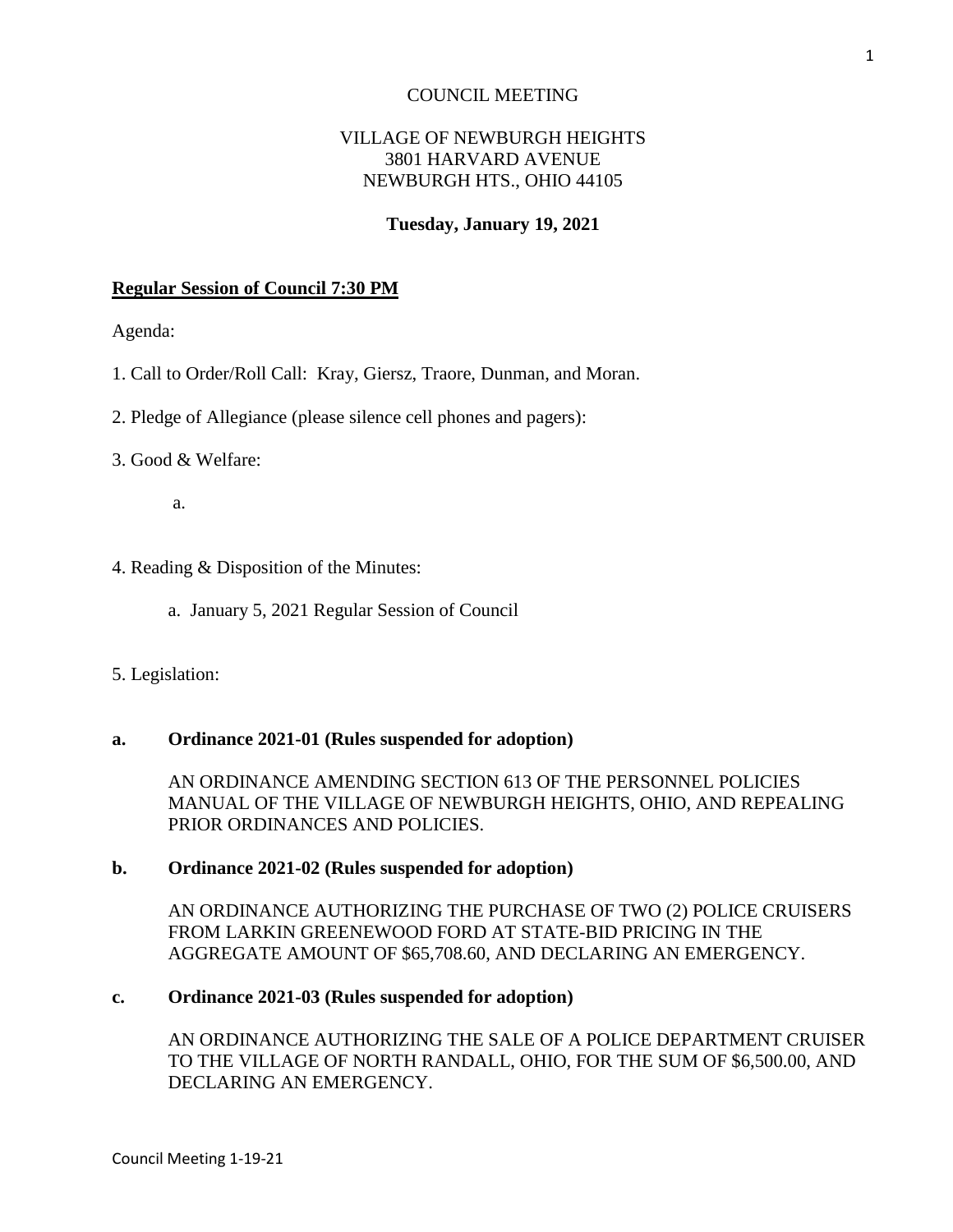### **d. Ordinance 2021-04 (Rules suspended for adoption)**

AN ORDINANCE AUTHORIZING THE VILLAGE TO ACCEPT A GRANT AWARD IN THE AMOUNT OF \$13,465 FROM FIREHOUSE SUBS PUBLIC SAFETY FOUNDATION FOR THE PURCHASE OF EQUIPMENT, AND DECLARING AN EMERGENCY.

## **e. Ordinance 2021-05 (Rules suspended for adoption)**

AN ORDINANCE AUTHORIZING THE VILLAGE TO ENTER INTO A MEMORANDUM OF UNDERSTANDING WITH THE CUYAHOGA SOIL AND WATER CONSERVATION DISTRICT FOR TECHICAL ASSISTANCE WITH REVIEW AND MANAGEMENT OF STORMWATER ON NEW CONSTRUCTION SITES, AND DECLARING AN EMERGENCY.

## **f. Resolution 20-34 (3 rd reading)**

A RESOLUTION AUTHORIZING THE FISCAL OFFICER TO TRANSFER TWO HUNDRED FIFTY THOUSAND DOLLARS AND ZERO CENTS (\$250,000.00) FROM THE GENERAL FUND (100) TO THE MUNICIPAL CENTER FUND (415), AND DECLARING AN EMERGENCY.

## **g. Resolution 21-01 (Rules suspended for adoption)**

A RESOLUTION AUTHORIZING THE TRANSFER OF UP TO \$75,000.00 IN FISCAL YEAR 2021, AS NEEDED, TO THE NEWBURGH HEIGHTS COMMUNITY IMPROVEMENT CORPORATION FOR PAYMENT OF COSTS, FEES AND ONGOING OPERATING EXPENSES, AND DECLARING AN EMERGENCY.

# **h. Resolution 21-02 (1st reading)**

A RESOLUTION AUTHORIZING THE MAYOR TO PLACE A CERTAIN 2002 GMC YUKON DENALI UP FOR SALE ON THE GOVDEALS AUCTION WEBSITE, AND DECLARING AN EMERGENCY.

### **i. Payroll Resolution #4490-#4492 (Rules suspended for adoption)**

### 6. Reports:

a. Mayor:

-8<sup>th</sup> District Court of Appeals decision -Budgeting update

b. Fiscal Officer:

December 2020 Fund Cash Report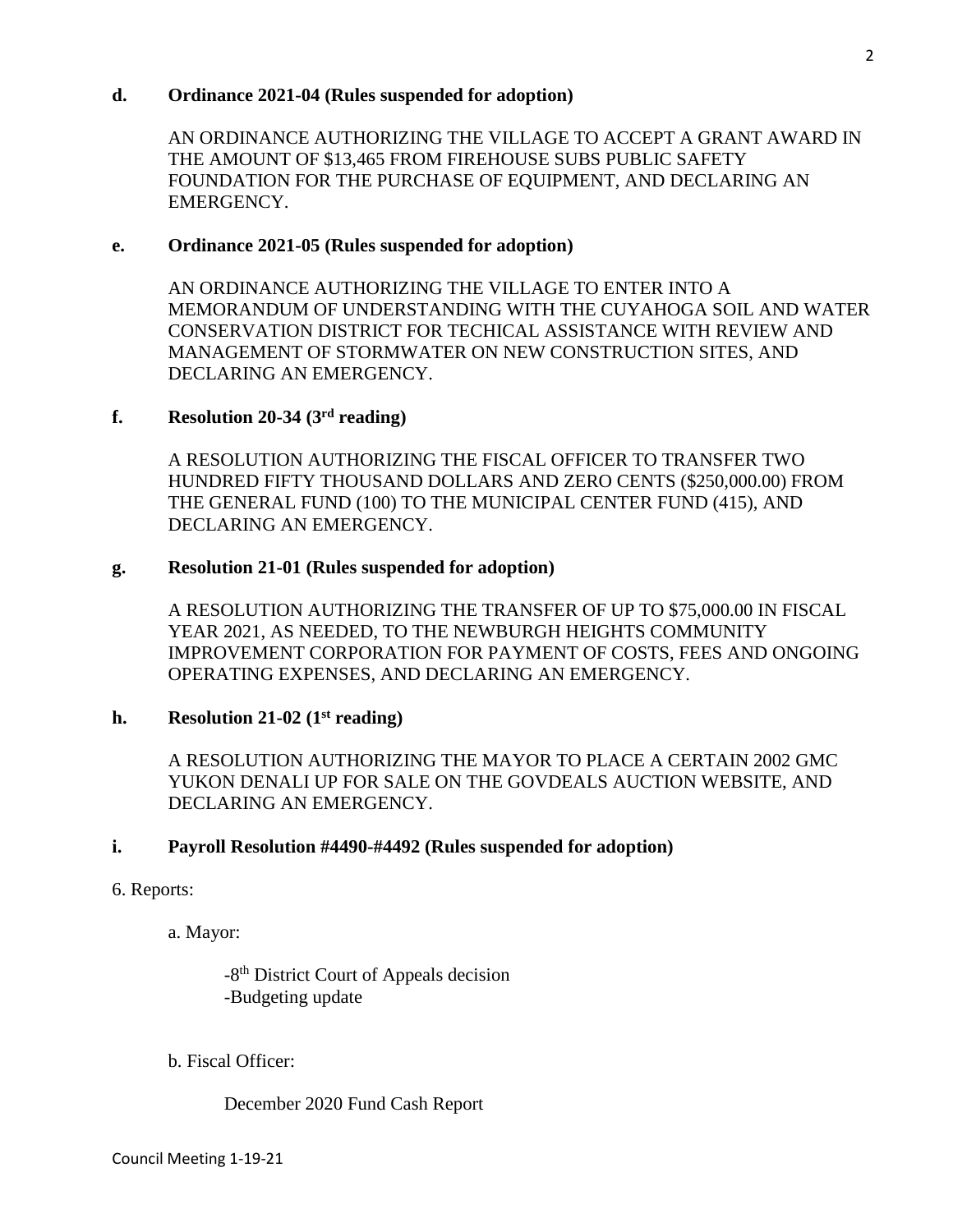c. Mrs. Kray:

d. Ms. Giersz:

e. Ms. Traore:

f. Mr. Dunman:

g. Mr. Moran:

h. Chief Majoy:

December 2020 NHPD report

7. Purchases & Approvals:

a. Mayor – Approval of December 2020 Fund Cash Report.

b. Mayor – Approval of appointment of Drew Herrage as laborer for the service department.

c. Mayor – Approval of purchase of new school zone traffic signal equipment from Signal Service at a cost not to exceed \$10,000.

d. Mayor – Approval of agreement with Modern Alchemy for website maintenance.

e. Mayor – Approval of insurance plan for NHFD from Provident at a cost not to exceed \$3,192 each year, for a three-year installment premium.

f. Mayor – Acceptance of donation of EZ-IO infusion system from University Hospitals.

g. Mayor – Approval of quote from Samartano Concrete for the installation of protective bollards at the service garage at a cost not to exceed \$2,850.

h. Mayor – Approval of quote from Top Notch Tree Service for various tree work at a cost not to exceed \$1,850.